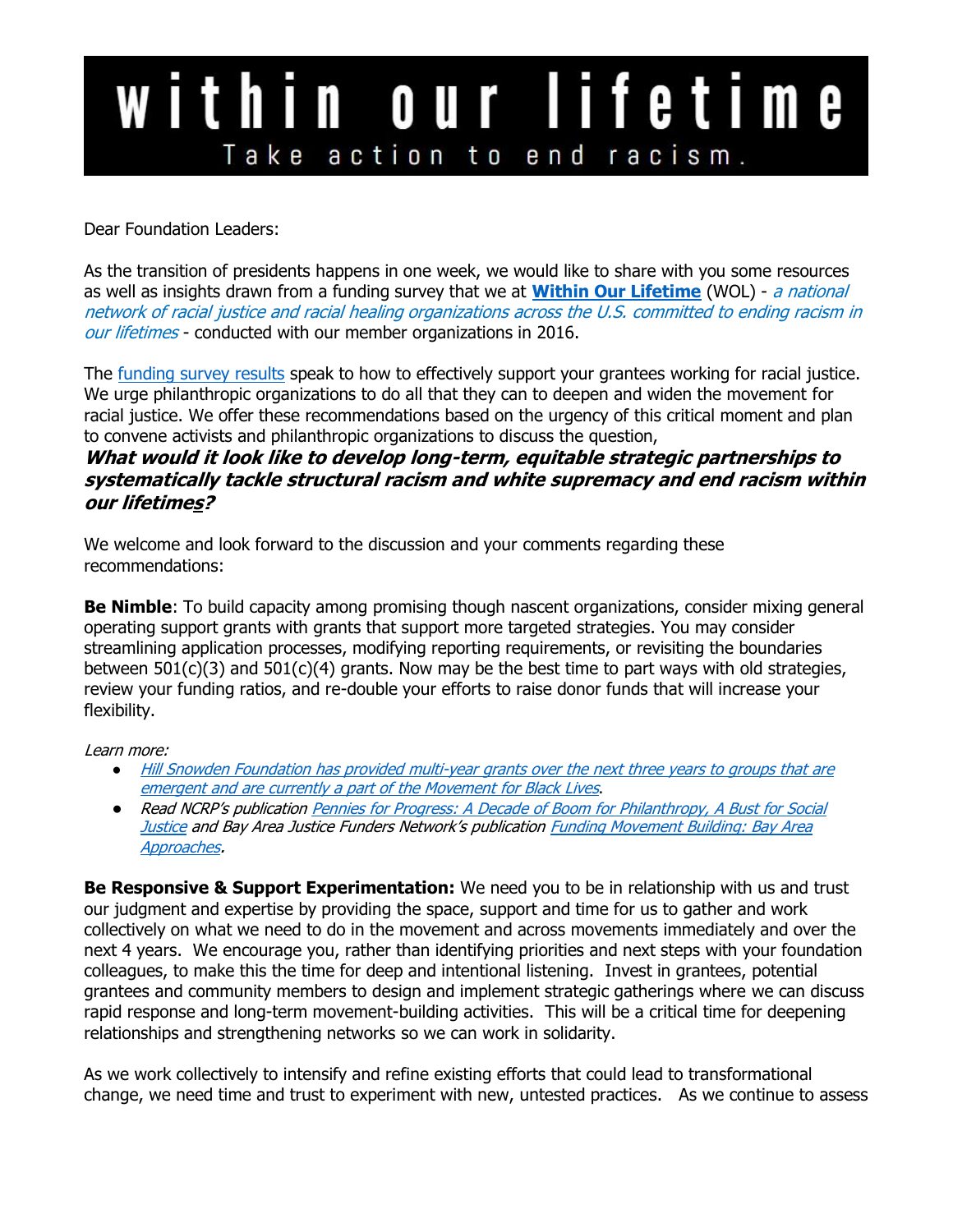# within our lifetime Take action to end racism.

what strategies work and don't work, we will need to innovate and think collectively so we can identify creative access points that may allow us to bring initiatives to scale. If indeed we have arrived at a unique tipping point, our political crisis is in fact our best chance to dismantle overt and covert white supremacy on a scale many of us have not experienced.

#### Learn more:

- Review the **Funder Tour and learning reflections from Standing Rock;**
- Movement Netlab's blog post, Crisis Pimping or Preparedness Investing in Social Movement Encapsulation [by Allen Frimpong;](http://movementnetlab.org/crisis-pimping-or-preparedness-investing-in-social-movement-encapsulation/)
- Philanthropic Initiative for Racial Equity's report, Ferguson and Other Structural Racism Flashpoints: The [Philanthropic Strategic Response and Role;](http://racialequity.org/docs/FergusonAndOtherSRflashpointsSynthesis.pdf?utm_source=Copy+of+Copy+of+Sustaining+Racial+Justice+Action+in+Philanthropy%3A+Ferguson+%26+Be&utm_campaign=Post-Ferguson%2FWhat+next+announcement++&utm_medium=email) and
- Th[e Emergent Fund from Solidaire](https://www.emergentfund.net/) an[d OSF's Rapid Response](https://www.opensocietyfoundations.org/grants/communities-against-hate-20161122) are resources to being responsive.

**Think Systemically**: Think about the racial justice pie (ecosystem) and the ingredients (the roots of structural racism and their intersectionality) and ask: How are your investments addressing root causes of structural racism? How are you creating ways for us to work collectively? Customary grant proposals require us to justify ourselves. Ask us, instead, to reflect on our place within the ecosystem and the ways in which we are working in solidarity with other organizations as we align to achieve racial justice. Given what is ahead with the change of administration, it will be important to invest in increasing our knowledge and practice of strategic intersectional approaches through think/action gatherings. It is also important to consider whether the resources dedicated to efforts to undo specific systemic and structural forms of racism and white supremacy are reasonable given the amount of resources dedicated to supporting those very systems and structures.

### Learn more:

- Read about Akonadi Foundation's Ecosystem Grantmaking: A Systemic Approach to Supporting [Movement Building;](http://www.racialequitytools.org/resourcefiles/akonadi_ecosystem_grantmaking_FINAL.pdf)
- Movement Netlab's [Living Resource Systems: A New Approach for Supporting Movement Networks;](http://movementnetlab.org/living-resource-systems-a-new-approach-for-supporting-movement-networks/) and
- Funders for LGBTQ Issues' Towards a More Responsive Philanthropy: Grantmaking for Racial Equity & [LGBTQ Justice.](https://www.lgbtfunders.org/wp-content/uploads/2016/05/Towards_Responsive_Philanthorpy.pdf)

**Commit to justice inside your organization**: Consider a fearless inventory of your foundation's internal processes and align your own policies and practices with your value for justice. First, look internally on how your program staff in different portfolios are talking to each other. Are your current practices setting up silos of racial justice work and workers? Are you being explicit and naming racism? Are you accountable to your grantees? Second, talk to your communication and marketing department to determine if they are branding ownership of grantees' work. The need for you to "own the work" has come at a cost to our progress. For example, promoting a grantee's work on the front page of the foundation's newsletter as a promising practice while at the same time sharing with the grantee their funding will end this grant cycle. Third, talk to your peer funders and assess how you can align your work to partner more effectively, considering systemic processes and the racial justice ecosystem.

The work before us all will require new thinking and new actions. Grantees can either be positioned for impact or disabled within the complex politics of a funding organization. Leverage your dollars and